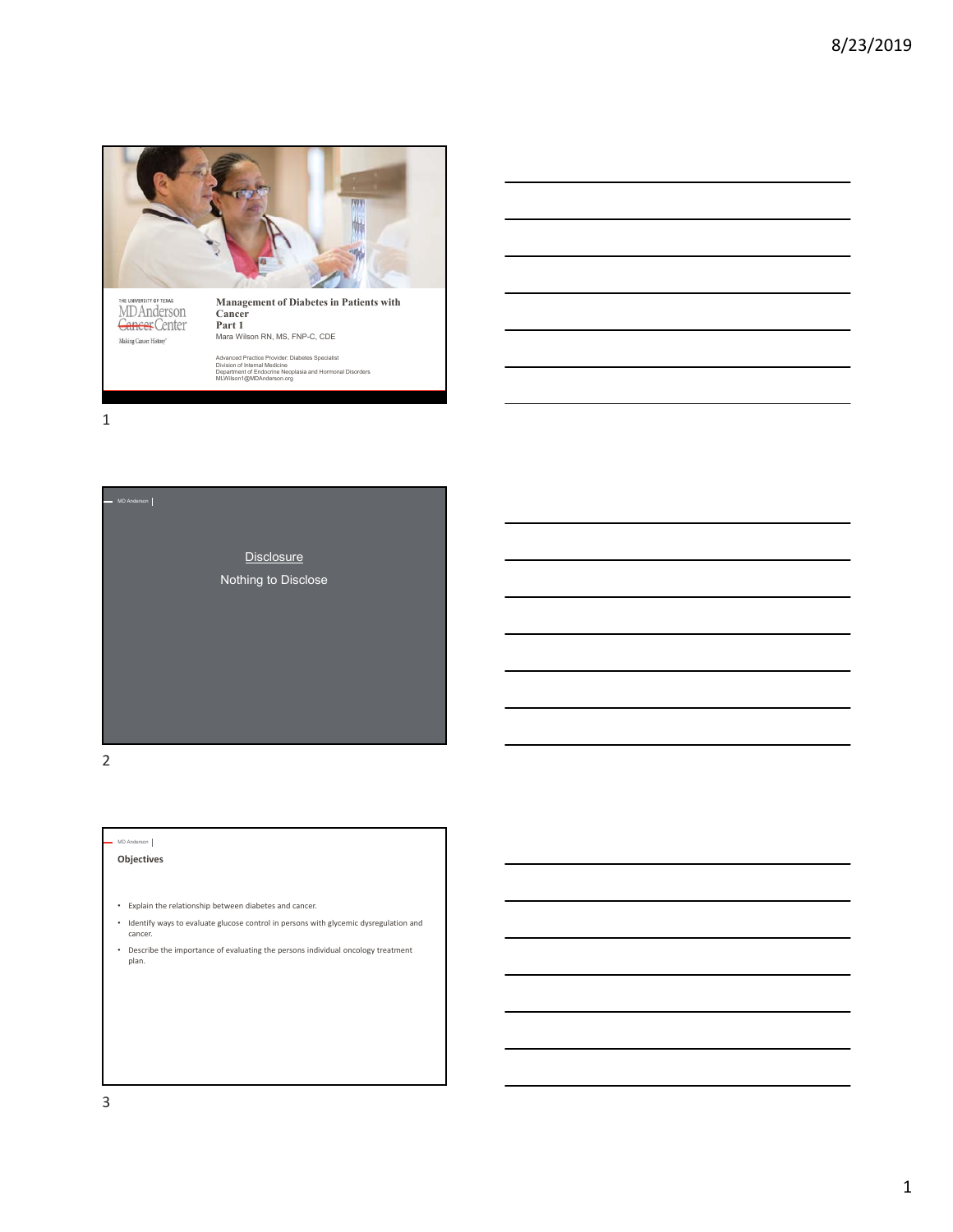## **What we will cover:**

- Relationship between diabetes and cancer
- Evaluation of glucose control
- Imaging
- Treatment options currently used
- Chemotherapy
- Immunotherapy
- Stem Cell transplant
- Surgery
- CART

4

#### MD Anderson

## **A Little Bit About Us**

The M.D. Anderson Diabetes program consist of 3 Diabetes Physicians and 5 Nurse Practitioners.

We rotate between Inpatient and Outpatient duties.

We see patients who are admitted with elevated glucose readings and in the outpatient clinic.





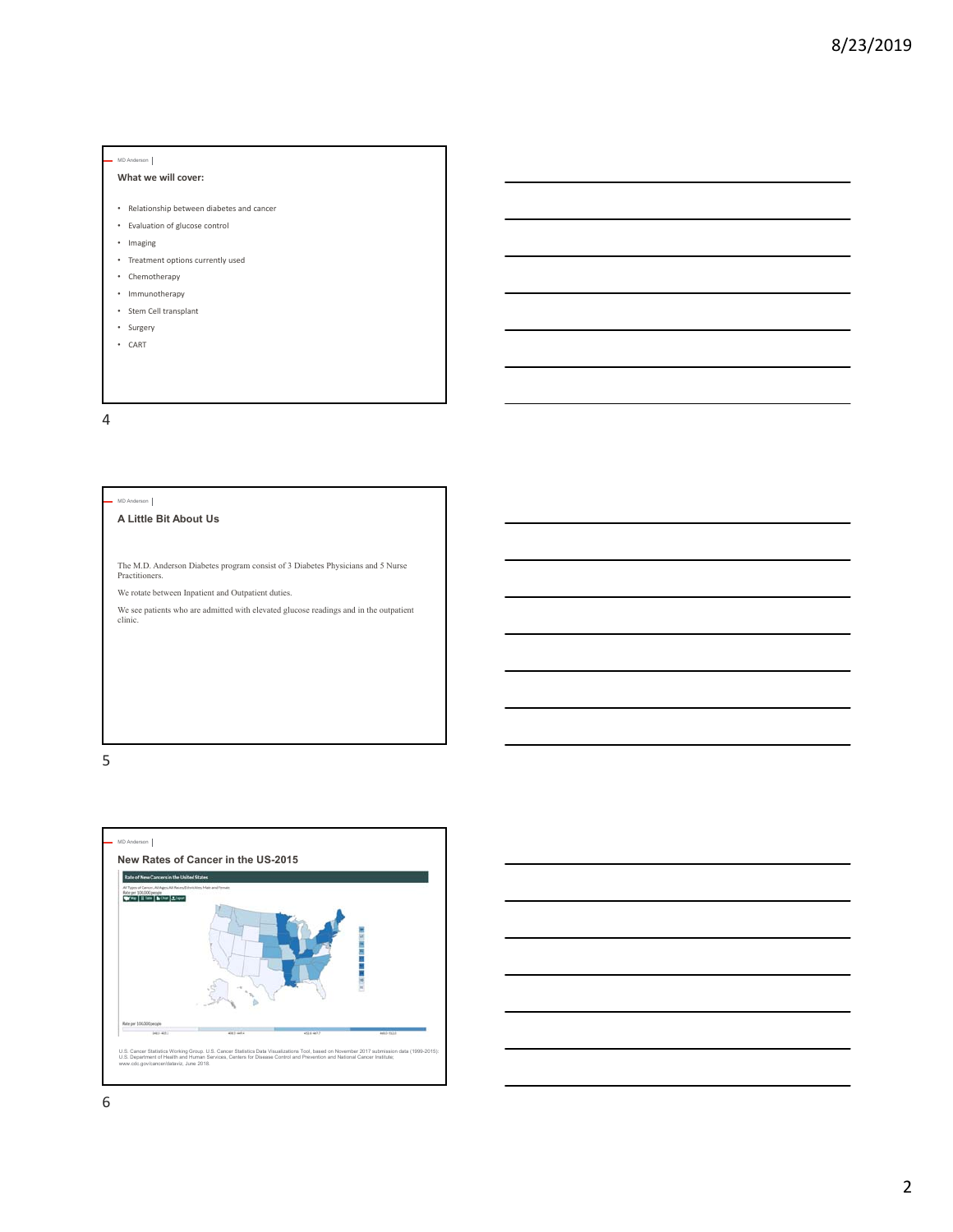



7



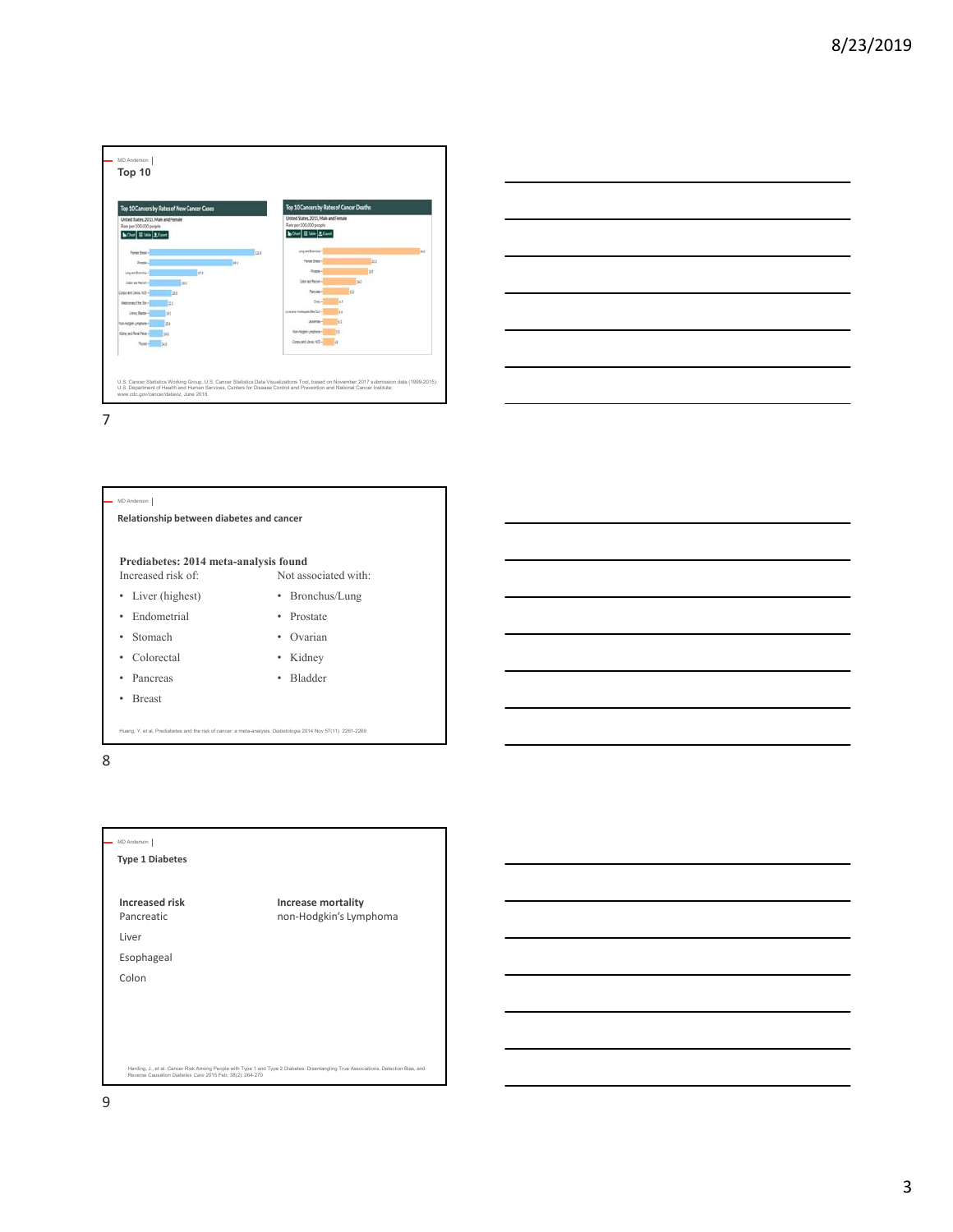| MD Anderson                                              |                                                                                                                                    |
|----------------------------------------------------------|------------------------------------------------------------------------------------------------------------------------------------|
| <b>Type 1 Diabetes</b>                                   |                                                                                                                                    |
|                                                          |                                                                                                                                    |
| Increased risk women<br>Rectal                           | <b>Increased risk men</b><br>Kidney                                                                                                |
| Stomach                                                  |                                                                                                                                    |
| Thyroid                                                  |                                                                                                                                    |
| <b>Brain</b>                                             |                                                                                                                                    |
| Lungs                                                    |                                                                                                                                    |
| Endometrial                                              |                                                                                                                                    |
| Ovarian                                                  |                                                                                                                                    |
| Reverse Causation Diabetes Care 2015 Feb; 38(2): 264-270 | Harding, J., et al. Cancer Risk Among People with Type 1 and Type 2 Diabetes: Disentangling True Associations, Detection Bias, and |

10

I

## MD Anderson **Type 2 Diabetes** Increased risk Liver Pancreas Breast Colorectal Endometrial Gallbladder Increased Mortality Liver Pancreas Harding, J., et al. Cancer Risk Among People with Type 1 and Type 2 Diabetes: Disentangling True Associations, Detection Bias, and<br>Reverse Causation Diabetes Care 2015 Feb; 38(2): 264-270<br>Konstantinos, K, et al., Type 2 Di

11

## MD Anderson

**Type 2 Diabetes**

**Increased mortality based on sex** Gallbladder (females)

Stomach (females)

non‐Hodgkin's lymphoma (females)

**Did you know?** Women with diabetes have a 6% greater risk to developing cancer?

Harding, J., et al, Cancer Risk Among People with Type 1 and Type 2 Diabetes: Disentangling True Associations, Detection Bias, and Reverse Causation *Diabetes Care* 2015 Feb; 38(2): 264-270 Ohkuma, T, et al, Sex differences between the association between diabetes and cancer: a systematic review and meta-analysis of<br>121 cohorts including 20 million individuals and one million events Diabetolois 2018 July; 61: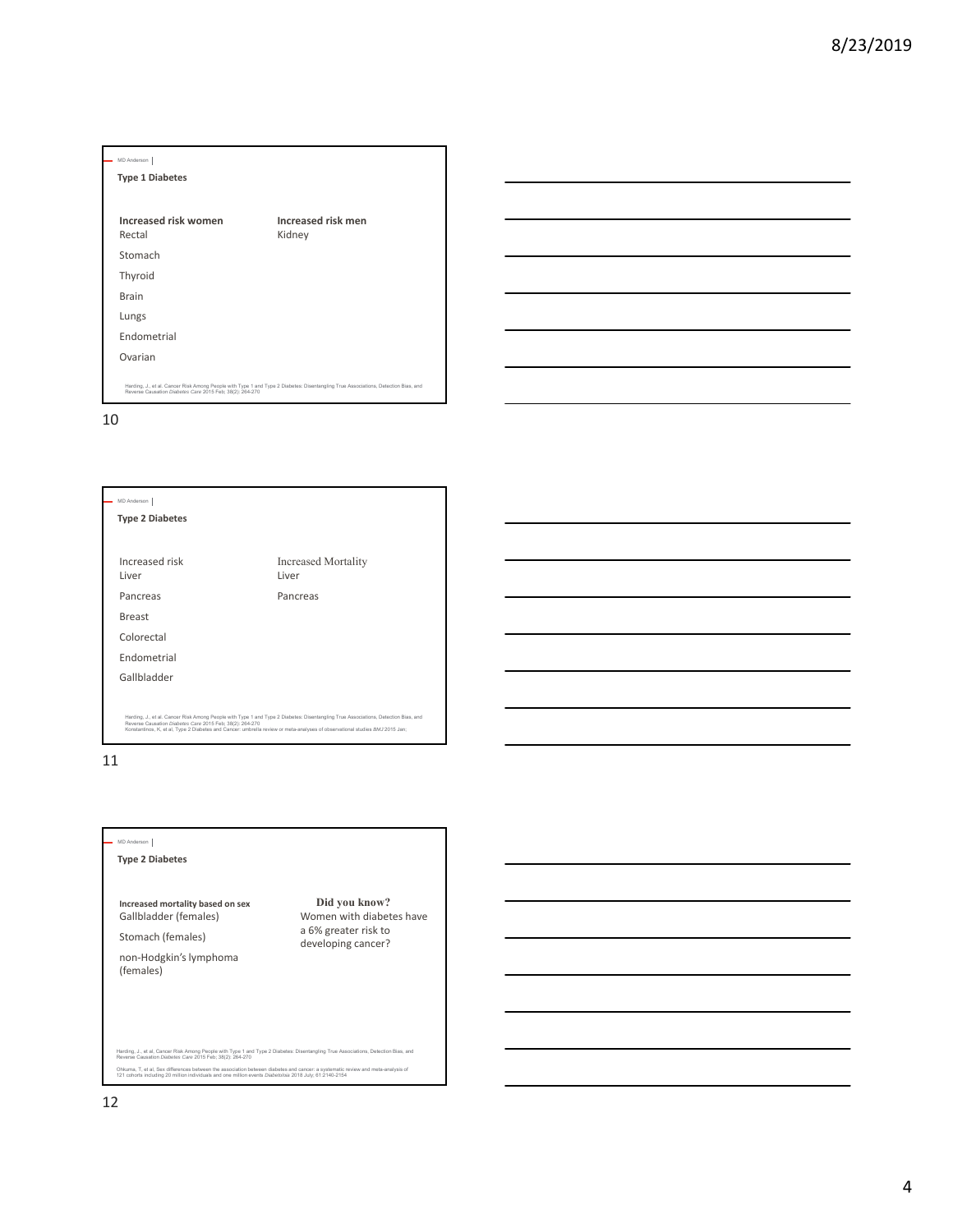### **Evaluation of glucose control**

#### Hgb A1c

- Limited to those with a normal hematological profile.
- Is the patient anemic?
- Do they have a condition that will increase or decrease cell turnover?
- Increased cell turn over will lead to artificially high levels
- Decreased cell turn over will lead to artificially low levels
- Assess to see if they have received PRBC's in the past 90 day
- Results with be artificially low if transfused.
- Frequent transfusions in Leukemia and Lymphoma patients.

Wright, L, et al, Metrics Beyond Hemoglobin A1c in Diabetes Management: Time in Range, Hypoglycemia, and other Parameters *Diabetes Technology & Therapeutics* 2017 19 (2) S16-26

13

#### MD Anderson

### **Evaluation of glycemic control**

Fructosamine

- Unaffected by RBC lifespan
- Protein dependent
- Monitor protein status
- Artificially elevated
- Hypothyroidism or with cirrhosis
- Artificially lowered
- Liver failure, low serum albumin level, nephrotic syndrome, hyperthyroidism, high triglyceride levels, nonalcoholic fatty liver disease

Wright, L, et al, Metrics Beyond Hemoglobin A1c in Diabetes Management: Time in Range, Hypoglycemia, and other Parameters *Diabetes Technology & Therapeutics* 2017 19 (2) S16-26

14

#### $\mathsf{rson}$

#### **Evaluation of glycemic control**

Finger stick blood glucose monitoring

- ISO 15197:2013 requires 95% of test fall within +/‐15 mg/dl for glucose less than 100 mg/dl and 15% for glucose readings over 100 mg/dl
- There is no systematic post market Surveillance Program for BGMS once cleared by the FDA.
- No studies have been conducted to see if chemotherapy affects readings
- New Surveillance Program is "intended to protect people with diabetes from<br>inaccurate, poorly performing BGMS products" it will provide an "independent<br>assessment of the analytical performance of BGMS following clearance as well as to generate information that can assist people with diabetes, health care providers, and payers in making educated selection of BGMS".

Klonoff, D, et al, Development of the Diabetes Technology Society Blood Glucose Monitor System Surveillance Protocol *Journal of Diabetes Science and Technology 2016* 10 (3) 697-707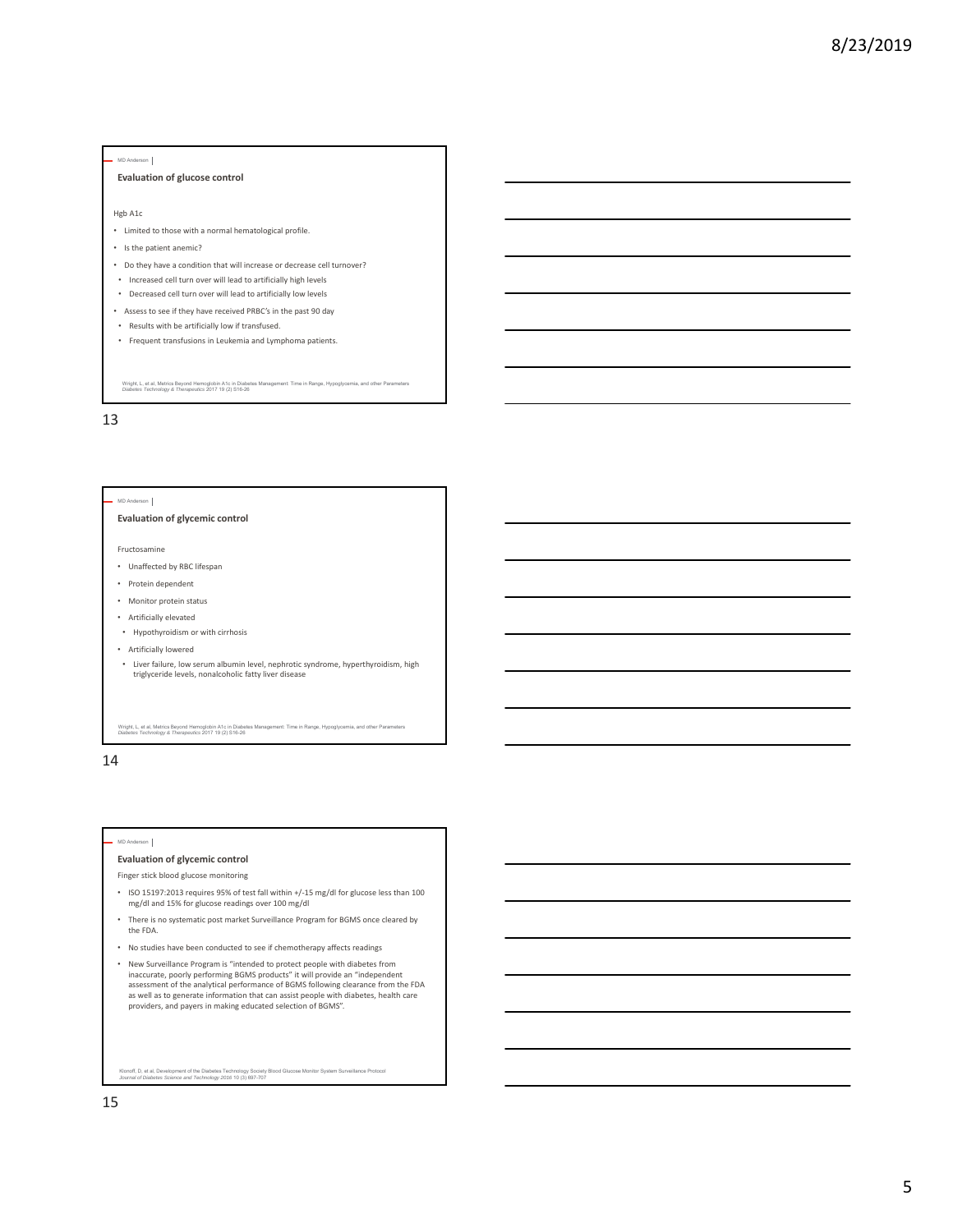**Imaging**

- PET Scans
- No long acting insulin for 6 hours before testing
- No short acting insulin for 4 hours before testing
- Glucose must be under 200 mg/dl.
- MRI, CT and X-Ray
- Must remove pumps and sensors
- Per manufacturer recommendations
- Please teach when doing training. We had a patient from a Southern State that wore her pump into a MRI.

16

#### MD Anderson

## **Treatment Options**

Chemotherapy

Immunotherapy Stem Cell Transplant

Radiation

Surgery

CART

Often there will be a combination of the above therapies



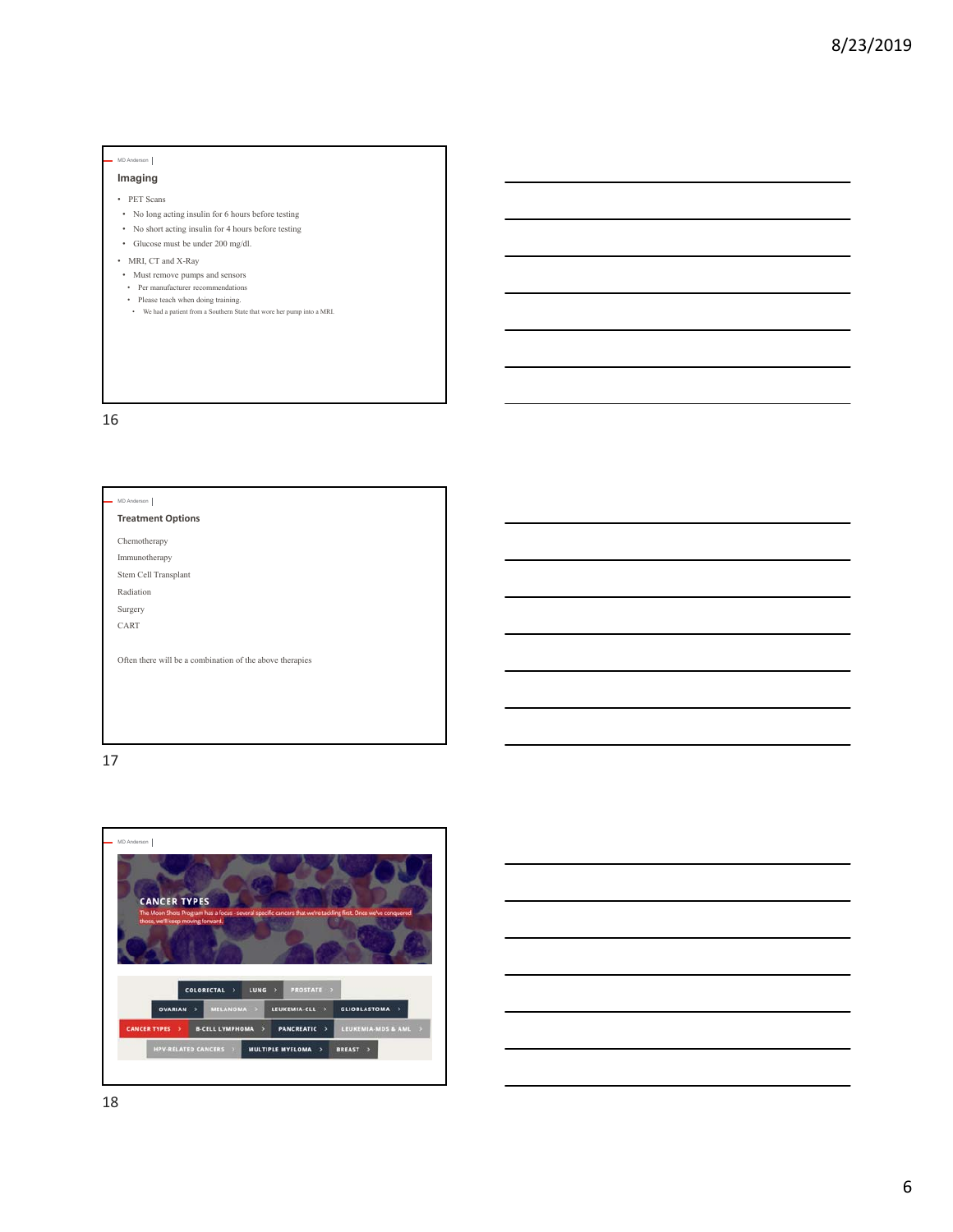## MD Anderson **Chemotherapy**

**Neoadjuvant therapy:** used to shrink tumors before surgery or radiation

**Adjuvant:** to make sure all cancer cells have been eliminated after other treatments have been performed

Best practice is to review the complete individual treatment plan

There are many different and complex treatment options both with and without steroids. Have you heard….

"Steroids won't affect your glucose…much"



19

| $8-12$ hours<br>$16-22$ hours<br>$18-36$ hours | <b>Steroid</b>     | <b>Half-Life</b> |
|------------------------------------------------|--------------------|------------------|
|                                                | Hydrocortisone     |                  |
|                                                | Prednisone         |                  |
|                                                | Methylprednisolone |                  |
|                                                | Dexamethasone      | 36-54 hours      |





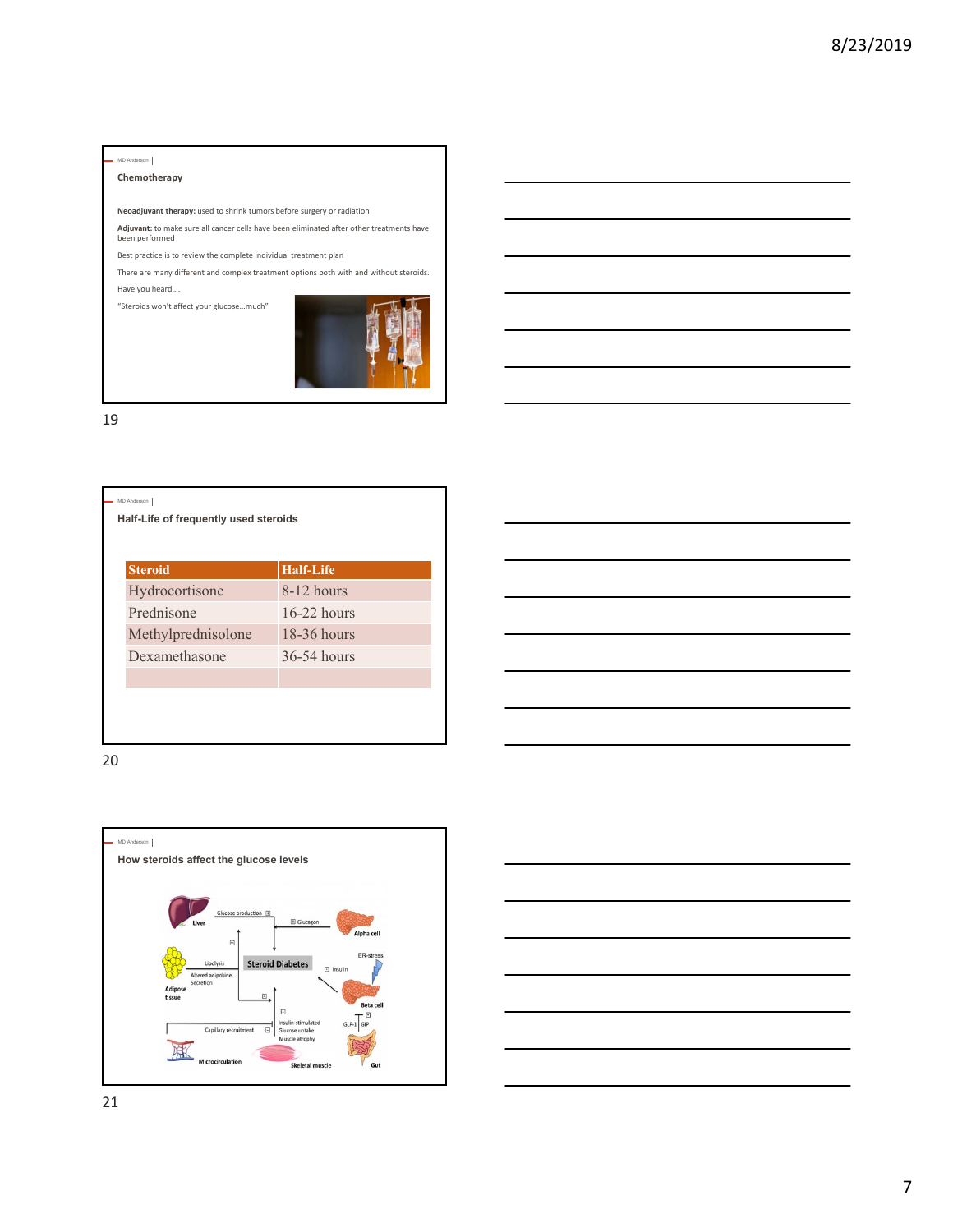## **Chemotherapy Regimens**

#### R‐CHOP

MD Anderson

• Rituximab, cyclophosphamide, doxorubicin, vincristine and prednisone. • Prednisone 100‐120 mg on days 1‐5 of each cycle.

#### R‐EPOCH

- Rituximab, etoposide, prednisone, vincristine, cyclophosphamide and doxorubicin. • Prednisone 100‐120 mg on days 1‐5 of each cycle.
- Hyper CVAD
- Cyclophosphamide, Vincristine, Adriamycin and dexamethasone. • Dexamethasone on days 1‐4 and 11‐14 on odd cycles
- Rituximab weekly 21 day cycle
- Dexamethasone 10 mg on days 1, 8, 15 and 21

## 22

#### MD Anderson

## **Chemotherapy Regimens‐ Just a few more**

- BR OP: PACLitaxel Weekly Dexamethasone 10 mg each week
- 
- GI Colon OP: Irinotecan, 5-Fluorouracil, Leucovorin (Modified FOLFIRI) (18 cycles)<br>• Dexamethasone 10 mg day 1 of each 14 day cycle.
- LEU OP+IP: TKI with Hyper-CVAD Regimen Maintenance/Intensification<br>• Prednisone 100 mg on days 1-5 of each cycle.
- LYM OP/IP: REDUCED DOSE Cyclophosphamide, DOXOrubicin, VinCRIStine and PredniSONE (Bolus) with RiTUXimab (MINI R‐CHOP)
- Prednisone 80 mg on days 1‐5
- <u>Palbociclib and Fulvestrant</u>
- No steroids

23

### MD Anderson

### **Phases of Clinical Trials**

- Animal and/or laboratory studies
- Phase I (First use on human subjects)
- 15‐30 patients
- Phase II • Fewer than 100 patients
- Phase III
- 100‐1000 patients
- FDA Approval
- Phase IV‐ after approval.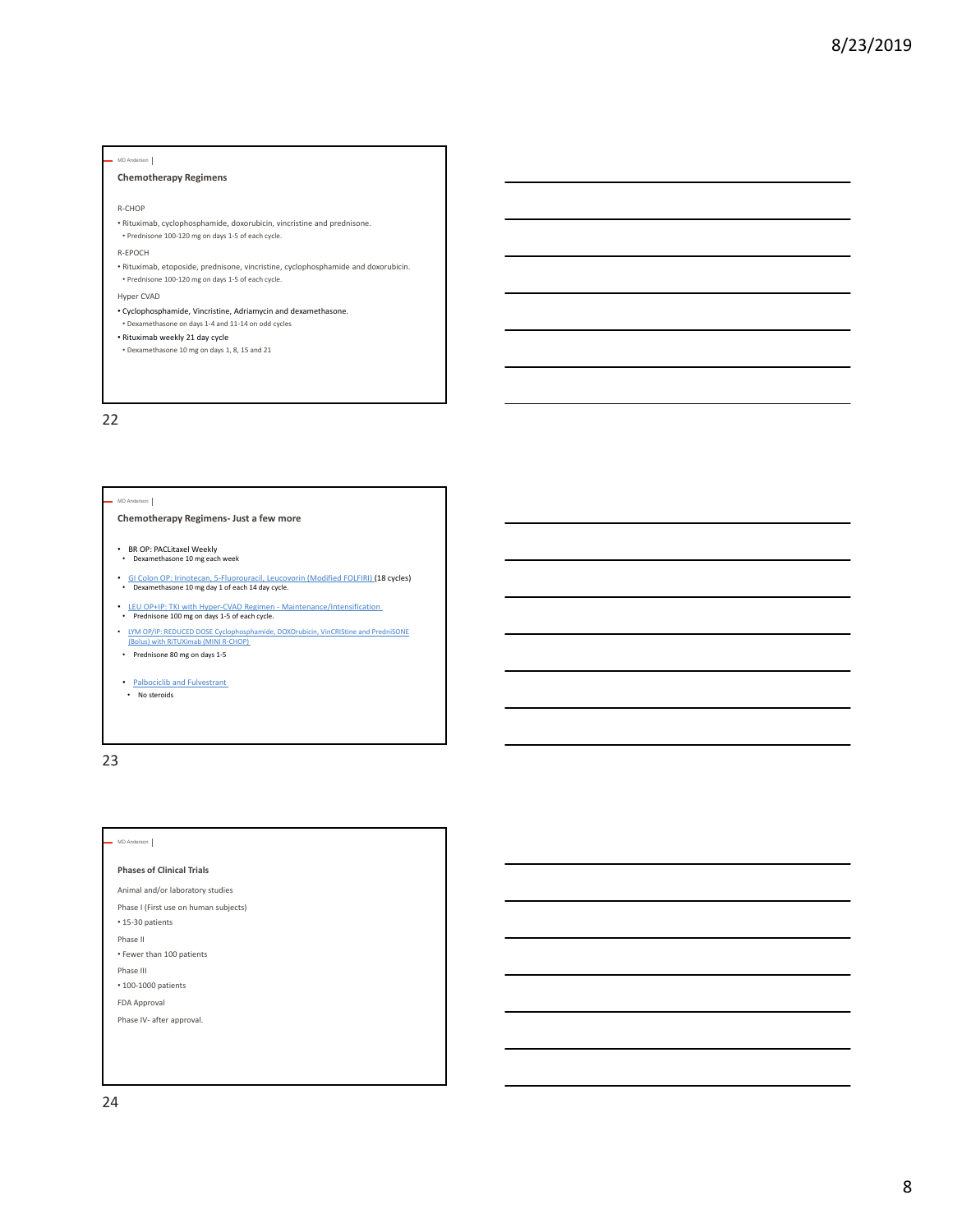## **Examples of clinical trials**

- 2015-0069 Lenalidomide and OBINutuzumab with CHOP -21 Day Cycle • Methylprednisolone 80 mg on days 1, 8, 15 of each cycle
- 2015-0488 Enzalutamide and Weekly PACLitaxel 7 Day Cycle
- Dexamethasone 4 mg on days 1 of each cycle
- MD Anderson conducts hundreds of studies

25

#### MD Anderson

### **Immunotherapy**

• Immunotherapy works by stimulating the body's own immune system to fight cancer cells.

The cells can work too well causing autoimmune diseases

- Encephalitis
- Hormone gland problems
- Thyroid, pituitary, adrenal and pancreas • Colitis

• Pneumonitis

• Hepatitis

• Kidney failure and nephritis

Can cause Type 1 Diabetes with presentation of DKA at any time after the first dose is given.

• Check C‐peptide with concurrent glucose; GAD‐65 & Insulin autoantibodies

26





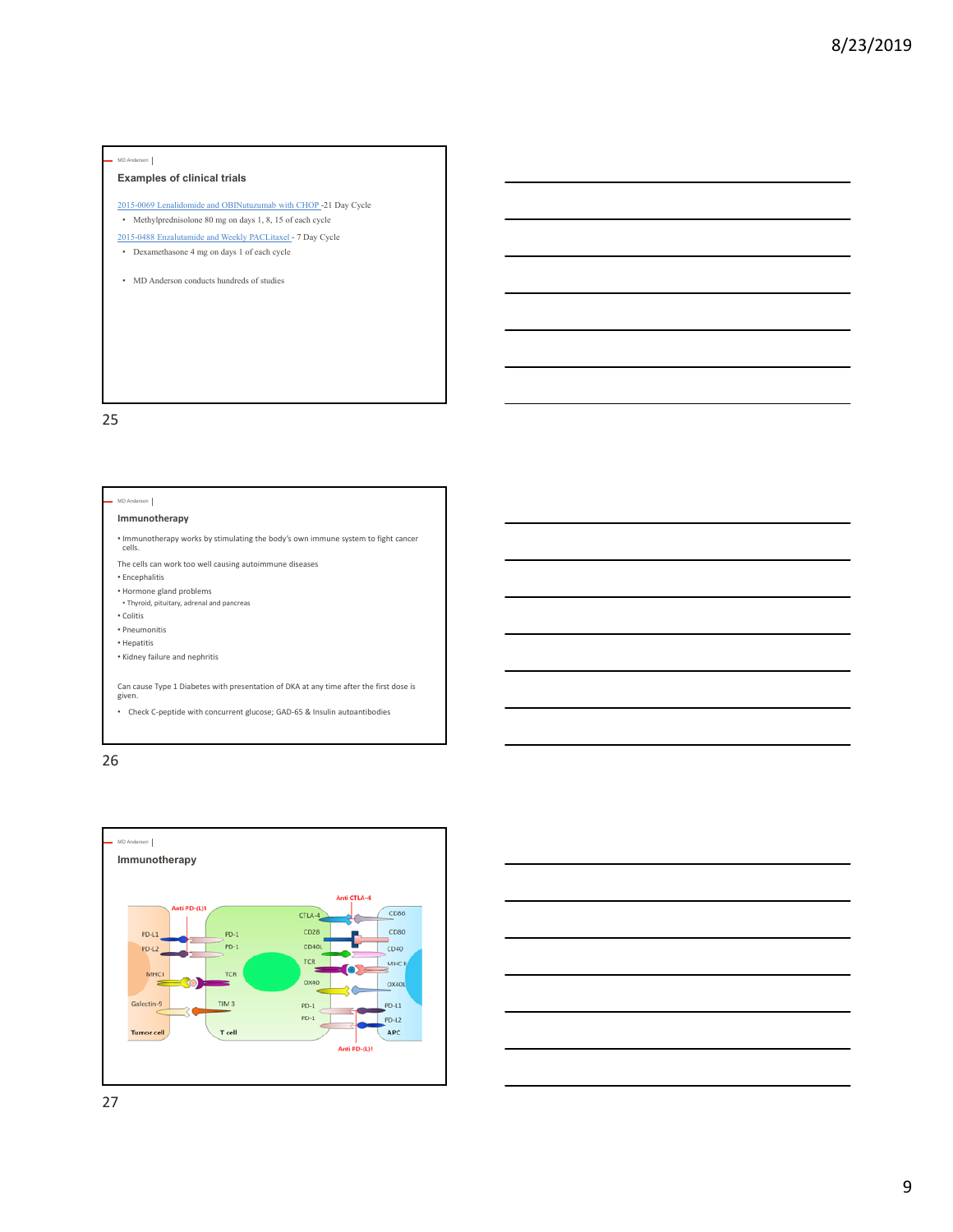



28

#### MD Anderson

## **Immune checkpoint inhibitors**

PDL‐1 inhibitors

- Programmed Death‐Ligand 1
- Atezolizumab (Tecentriq) • Avelumab (Bavencio)
- Durvalumab (Imfinzi)
- PD‐1 inhibitors
- Programmed Death Protein 1
- Pembrolizumab (Keytruda)
- Nivolumab (Opdivo)
- Cemipilimab (Libtayo)
- CTLA‐4
- Cytotoxic T‐Lymphocyte‐associated protein 4 • Ipilimumab

29

### MD Anderson

### **Immune checkpoint inhibitors**

P13K‐AKI‐mTOR inhibitors

- Associated with 13-50% incidence of hyperglycemia/new onset diabetes
- Everolimus/Afinitor
- Temsirolimus/Torisel
- Sirolimus/Rapamune

Pi3K Inhibitor

Associated with hyperglycemia in 41-65%.

Copanlisib-Follicular Lymphoma

- Alpelisib- HR + HER2 negative/negative breast
- Idelalisib- refractory CLL/SLL; 3rd option after previous failure-FL \* (no elevations on PI)
- Duvelisib refractory CLL/SLL; 3rd option after previous failure-FL \* (no elevations on PI)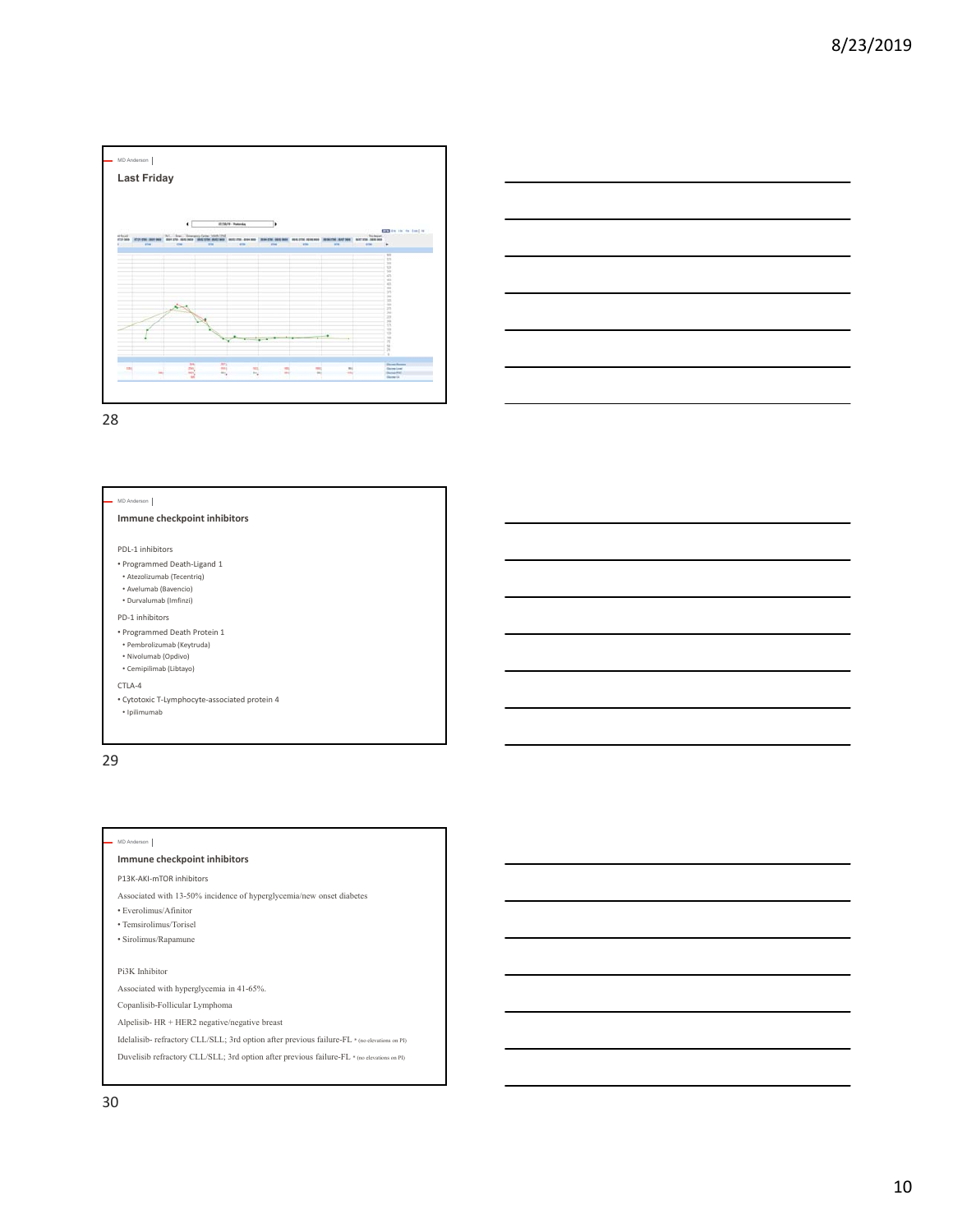### **Stem Cell Transplant**

- **Autologous**‐ Cells are collected from the patient's own bone marrow
- Little to no risk of rejection or GVHD (Graft Vs Host Disease)
- **Allogenic**‐ Cells are collected from a donor
- Haploidentical (related usually  $1^{st}$  degree relative)
- Matched unrelated donor
- Increased risk of rejection or GVHD



31

#### MD Anderson

## **Pretreatment course can be complex**

- Example: BEAM with Rituximab
- Day ‐6 Dexamethasone
- Day ‐5 Hydrocortisone • Day ‐4 Hydrocortisone
- Day ‐3 Hydrocortisone
- Day ‐2 Hydrocortisone
- Day ‐1 Dexamethasone
- Day 0 Hydrocortisone 100 mg 30 minutes prior to transplant.

32

### MD Anderson

## **Post‐Transplant**

- Decreased appetite and taste changes around day 4‐5 post‐transplant.
- Complications:
- Increased bleeding
- Anemia
- Fatigue
- Mouth sores
- Acute Graft Vs Host Disease
- Can occur anywhere in the body.
- Most frequently GI, Skin and Liver
- Often will start on high dose steroids 2 mg/kg
- Chronic Graft Vs Host Disease • Can occur anywhere in the body.